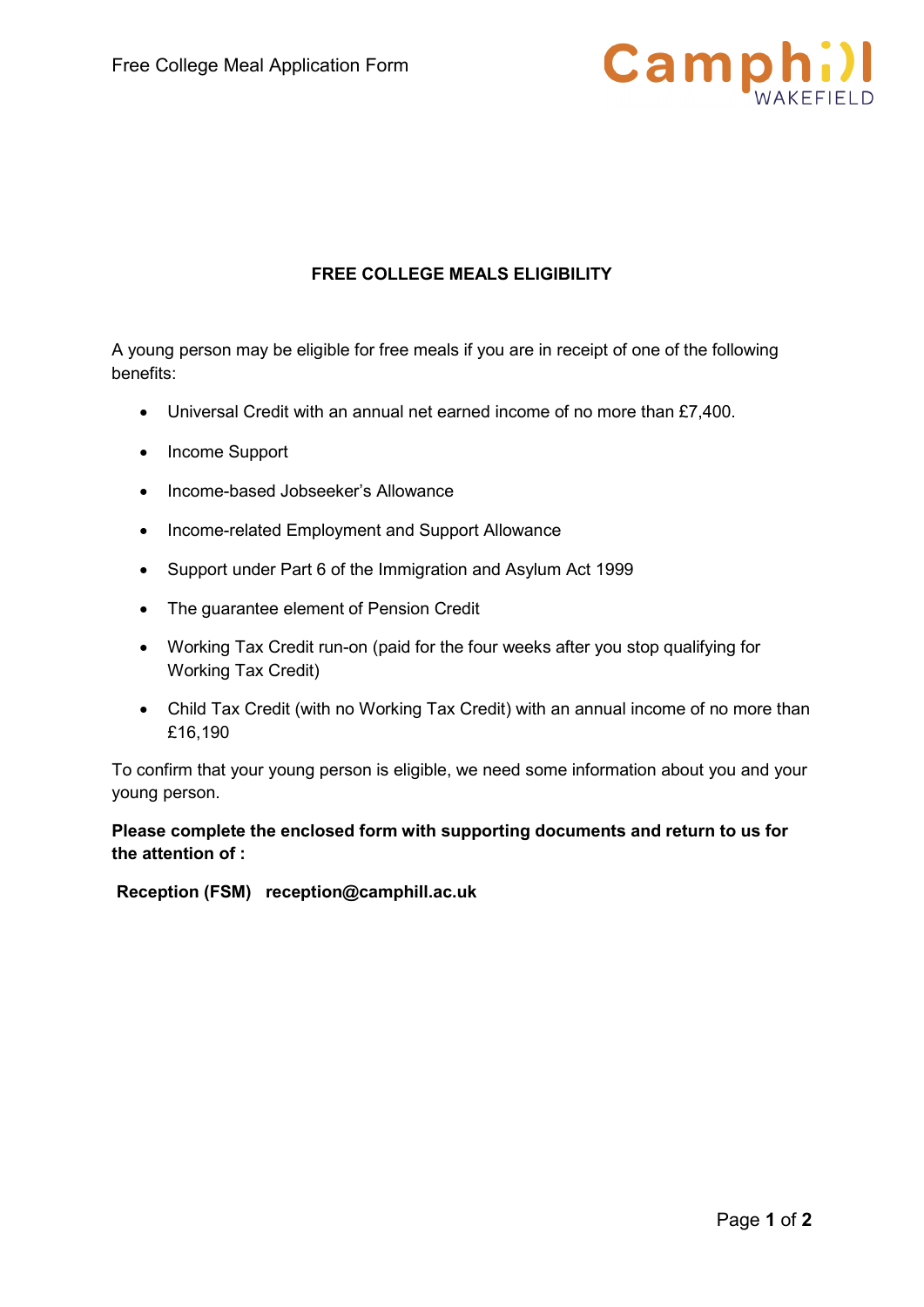

# **ABOUT YOUR CHILD/CHILDREN**

|  | Child's Last Name   Child's First Name   Child's Date of Birth |     |         | Name of School |
|--|----------------------------------------------------------------|-----|---------|----------------|
|  | D                                                              | M M | Y Y Y Y |                |
|  | D D                                                            | M M | Y Y Y Y |                |

## **PARENT/GUARDIAN DETAILS**

|                   | Parent/Guardian 1 | Parent/Guardian 2 |
|-------------------|-------------------|-------------------|
| Last name         |                   |                   |
| <b>First Name</b> |                   |                   |
| Daytime Telephone |                   |                   |
| Number            |                   |                   |
| Mobile Number     |                   |                   |
| <b>Address</b>    |                   |                   |
|                   | Postcode:         | Postcode:         |

## **FAMILY INCOME AND BENEFIT DETAILS**

If you receive any of the benefits listed below, please place an X in this box.

- Income Support
- Income-based Jobseekers Allowance
- Income-related Employment and Support Allowance
- Support from NASS under part 6 of the Immigration and Asylum Act 1999
- the guaranteed element of Pension Credit
- Child Tax Credit (with no Working Tax Credit)
- Working Tax Credit run-on
- Universal Credit.

#### **Universal Credit**

If you are in receipt of **Universal Credit**, is your net earned family income over £7,400 per year? (Please place an X in the appropriate box).

Your net earned income is your household income after taxes and deductions. It does **not** include income through Universal Credit or other benefits that you may receive.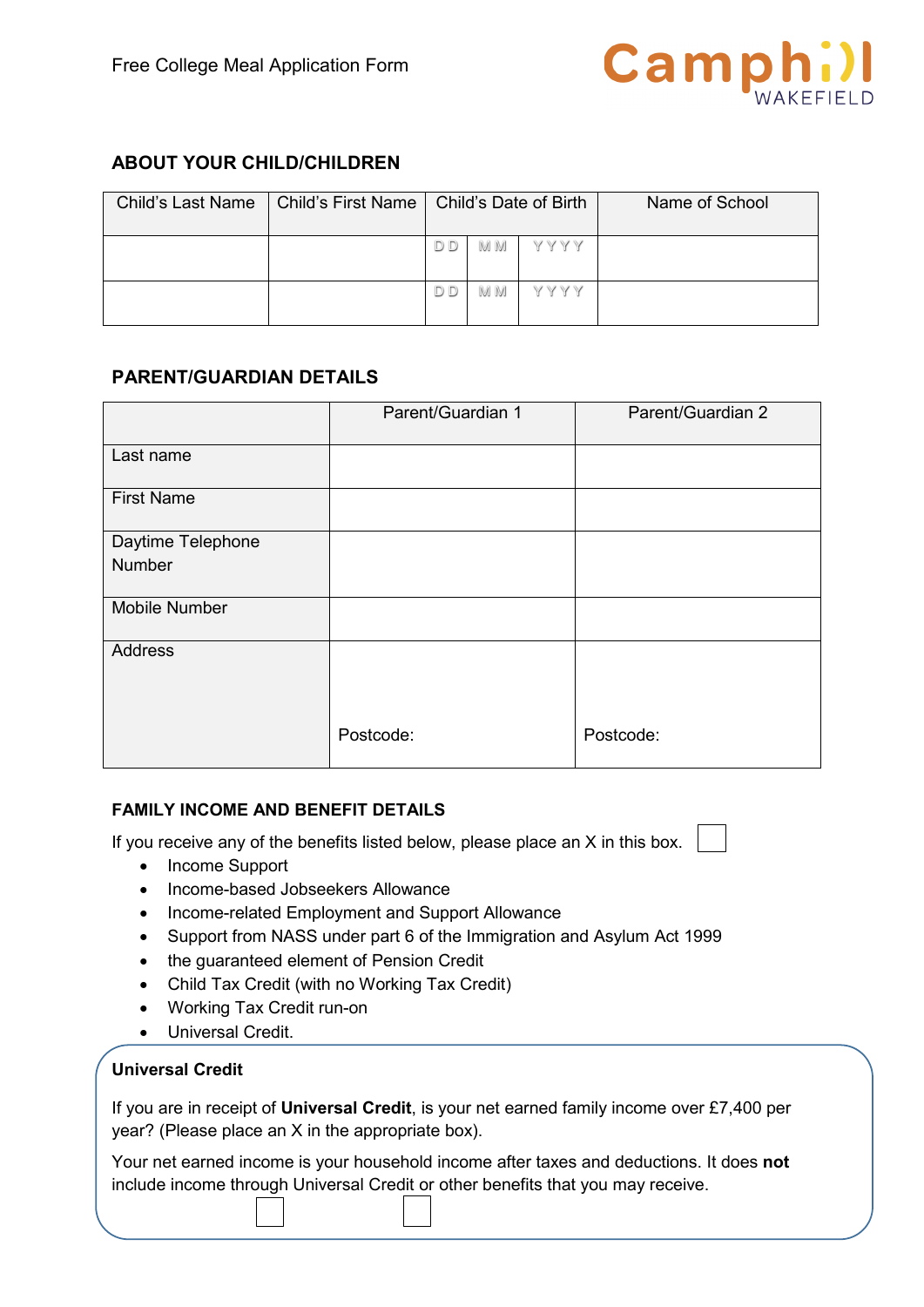



| <b>Child Tax Credit</b>                                                                                                                            |  |
|----------------------------------------------------------------------------------------------------------------------------------------------------|--|
| If you are in receipt of Child Tax Credit, is your joint gross annual income over £16,190 per<br>year? (Please place an X in the appropriate box). |  |
| Your joint gross income is your household income before taxes are taken into account.                                                              |  |
| Yes<br>No l<br>Unsure                                                                                                                              |  |

We may ask for additional proof of eligibility in some cases, this is a requirement of the funding we receive and does not mean that we doubt your eligibility

#### **DECLARATION**

The information I have given on this form is complete and accurate. I understand that my personal information is held securely and will be used only for local authority purposes. I agree to the local authority using this information to process my application for free school meals. I also agree to notify the local authority in writing of any change in my family's financial circumstances as set out in this form.

Signature of parent/guardian: ………………………………………………………….

Date:……………………….

**Thank you for completing this form and helping to make sure your child's school is as well funded as possible.** 

## **How the information in this form will be used**

The information you provide in this form will be used by the college to confirm receipt of one of the listed welfare benefits. The information will also be used in relation to students to decide whether they are eligible for free school meals.

You only need to complete this form once and it will last for the duration of your child's time at college. You should contact us if you have a change in financial circumstances.

We are committed to ensuring that the personal and sensitive information that we hold about you is protected and kept safe and secure, and we have measures in place to prevent the